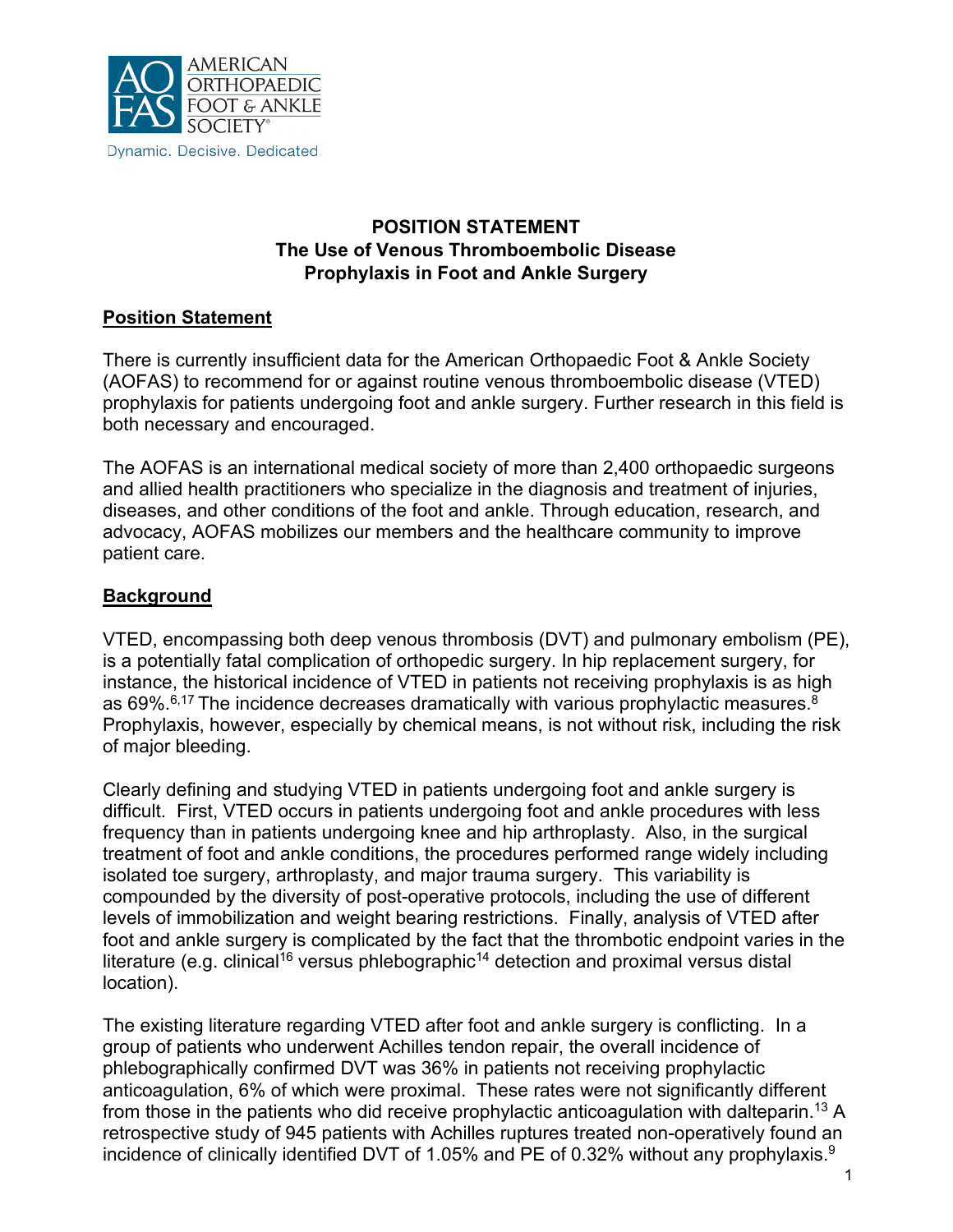

Dynamic. Decisive. Dedicated.

Historical data from a randomized controlled study of plaster immobilization following fracture has reported an incidence of symptomatic DVT of 4.3% without prophylaxis and a 0% incidence with prophylaxis.<sup>12</sup> Meanwhile, a much larger study that examined clinically symptomatic disease reported a rate of VTED under 1% in over 45,000 patients undergoing ankle fracture surgery.<sup>10</sup> Similarly, a study evaluating non-operative treatment of fractures distal to the knee with immobilization and no thromboprophylaxis found only 4 objectively confirmed VTEDs in a population of 1179 subjects.<sup>21</sup> In a more diverse population of 2600 patients undergoing elective foot and ankle surgery over a 7 year time frame, the incidence of symptomatic VTED was between 0.42% and 1.43% with no difference between those treated with aspirin and those who received no prophylaxis.<sup>7</sup>

Guidelines from several different organizations are available to aid in directing clinical decision making, but these, too, are incomplete and contradictory. The United Kingdom's National Institute of Clinical Excellence (NICE) recommends anticoagulation following foot and ankle surgery when there will be prolonged immobilization, when surgical time is greater than 90 minutes or when risks of VTE outweighs the risk of bleeding.18 The American CHEST guidelines do not recommend use of prophylaxis in isolated lower leg injuries requiring leg immobilization.<sup>3</sup> Neither of these guidelines clearly define best practice for elective foot and ankle surgery cases or the types of surgeries for which prophylaxis should be considered. Both recommendations agree on the importance of risk assessment specific to each patient when making a decision on the use of prophylaxis.

The decision to implement anti-thrombotic prophylaxis, as well as the measures used to do so, should be based upon a patient specific risk/benefit analysis. This must take into consideration the patient's risk for VTED and the potential risks of the proposed prophylactic measures.

There are several known risk factors for VTED. A personal history of thromboembolic disease and a hypercoagulable state have been identified as strong risk factors. Additional risk factors that have been cited include, but may not be limited to, history of recent malignancy, family history of VTED, obesity, oral contraceptive use, multi-trauma, age > 60 years, venous stasis/varicose veins, and prolonged immobilization.<sup>2,15</sup> The amount of increased risk attributed to any individual risk factor has not been definitively defined and their correlation with any specific foot and ankle procedure has not been robustly investigated. 15 Obesity, for instance, has not been shown to be an independent thrombotic risk in all cases. 5 Graded risk assessments have been used in other specialties but have not been validated in foot ankle surgery. $^{\mathsf{2}}$ 

### **Risks and Benefits of VTED Prophylaxis**

Mechanical prophylaxis such as elastic compression stockings and sequential compression calf pumps or foot pumps on the contralateral extremity can be utilized intraoperatively and continued post operatively through the duration of the hospital stay. $^{1,22}$ While the true efficacy of this modality in foot and ankle surgery is unknown, complications are negligible and compression pumps may be considered in both the outpatient and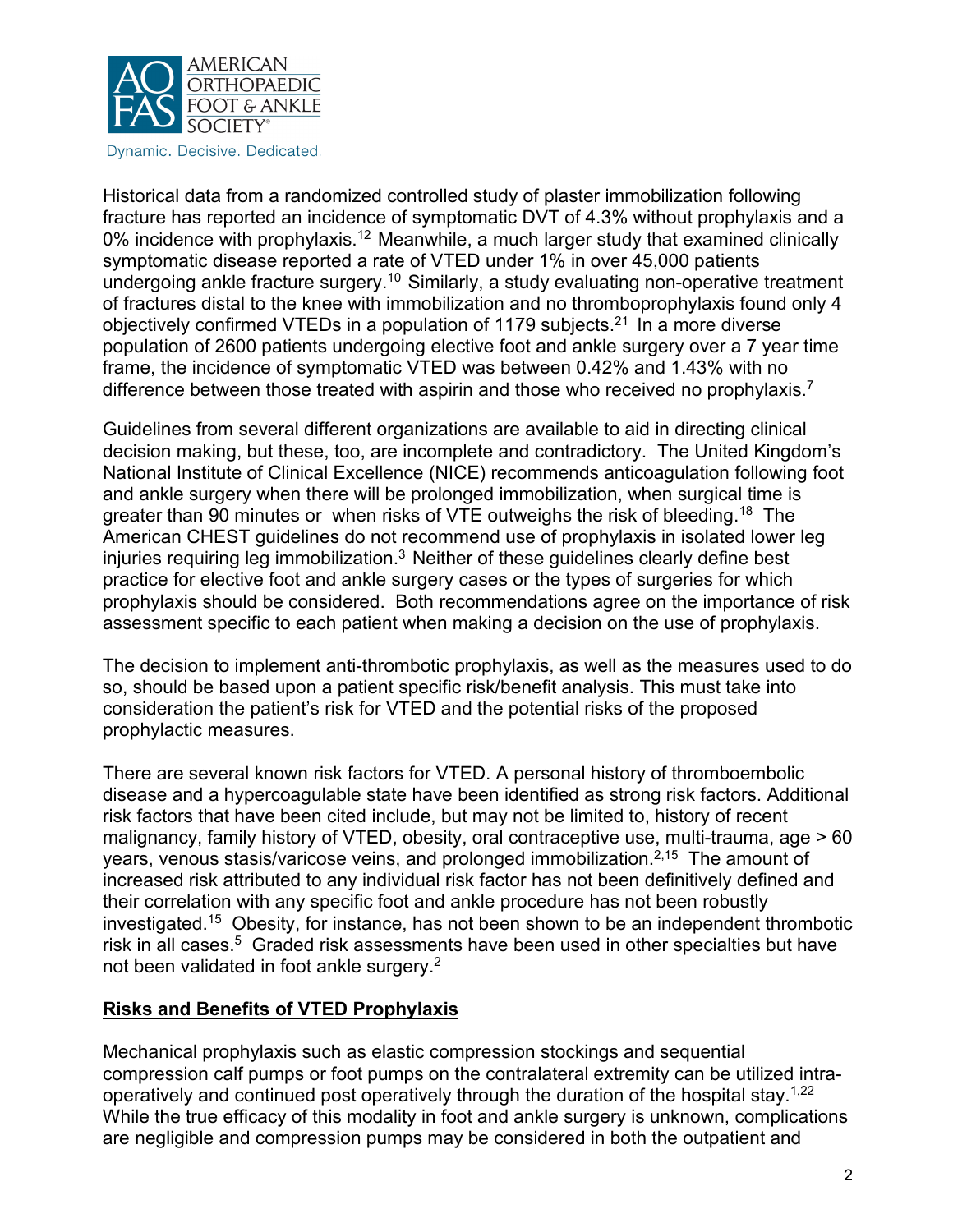

Dynamic. Decisive. Dedicated.

inpatient setting. Whether there is a threshold duration of the surgical procedure for which these are beneficial is unknown, as is the optimal duration of their use post-operatively.

An alternative for mechanical prophylaxis is the utilization of inferior vena cava (IVC) filters. Indications for these devices include patients at high risk for VTED with a specific contraindication to chemical anticoagulation and those who have sustained a pulmonary embolism despite therapeutic anticoagulation. IVC filters are not indicated as first line prevention against thrombosis or embolism and do not prevent the development of a deep vein thrombosis. They are also associated with the risk of significant complications, including vessel injury, hemorrhage, migration, fistula formation, pneumothorax, and thrombosis.11

Chemical prophylaxis includes the use of anti-coagulants such as warfarin, unfractionated heparin, and low molecular weight heparins (LMWHs). It also includes aspirin, which is an antiplatelet agent. Aspirin, warfarin, and LMWHs may be continued beyond the hospital or outpatient stay and, therefore, may offer more prolonged protection. The specific indications for the use of these agents in foot and ankle surgery, however, remain undefined. For instance, one investigation failed to demonstrate a statistically significant difference between the incidence of both proximal and distal DVT in patients who underwent Achilles tendon repair and were randomized to receive either dalteparin or placebo.13 Another investigation, however, demonstrated that in patients requiring prolonged immobilization for treatment of either an Achilles rupture or leg fracture, the use of riviparin resulted in a statistically significant decrease in the rate of distal, but not proximal, DVT confirmed by venography.<sup>14</sup> The extrapolation of either of these studies is limited due to their small numbers.

Several larger, more recent studies have also found mixed results in rates of VTED prevention with the use of chemical prophylaxis. In a study of 1,540 ambulatory patients with ankle fractures requiring open reduction and internal fixation, the incidence of thromboembolic events was 2.99%, with 2.66% involving a deep venous thrombosis and 0.32% involving a nonfatal pulmonary embolism. The clinically detectable thromboembolic event was not influenced by the use of LMWH, warfarin, or no thromboprophylaxis. <sup>19</sup> A British review examined rates of VTED in 2654 patients who underwent 2 or more weeks of immobilization and who were treated with either no prophylaxis (n=1576) or aspirin (n=1078). The overall incidence s of symptomatic VTE's in the two groups was 0.47% and 0.39%, respectively. When assuming all those patients lost to follow up had VTE, in the non-treatment group the rate only rose to 1.46%.7 A recent randomized, controlled double blinded study of 258 surgically managed isolated fractures below the knee compared dalteparin to placebo and found no statistically significant difference in the rates of VTED's  $(1.5\% \text{ vs } 2.3\%, \text{ p=0.68}).^{20}$  In fact, the study was cut short as they deemed that there was no additional benefit to treatment. It should be noted that, in all of these studies, patients identified as having increased risk for VTED's were excluded, making it difficult to extrapolate best practices for this population*.* 

Chemical prophylaxis has risks, including both major and minor bleeding events. Major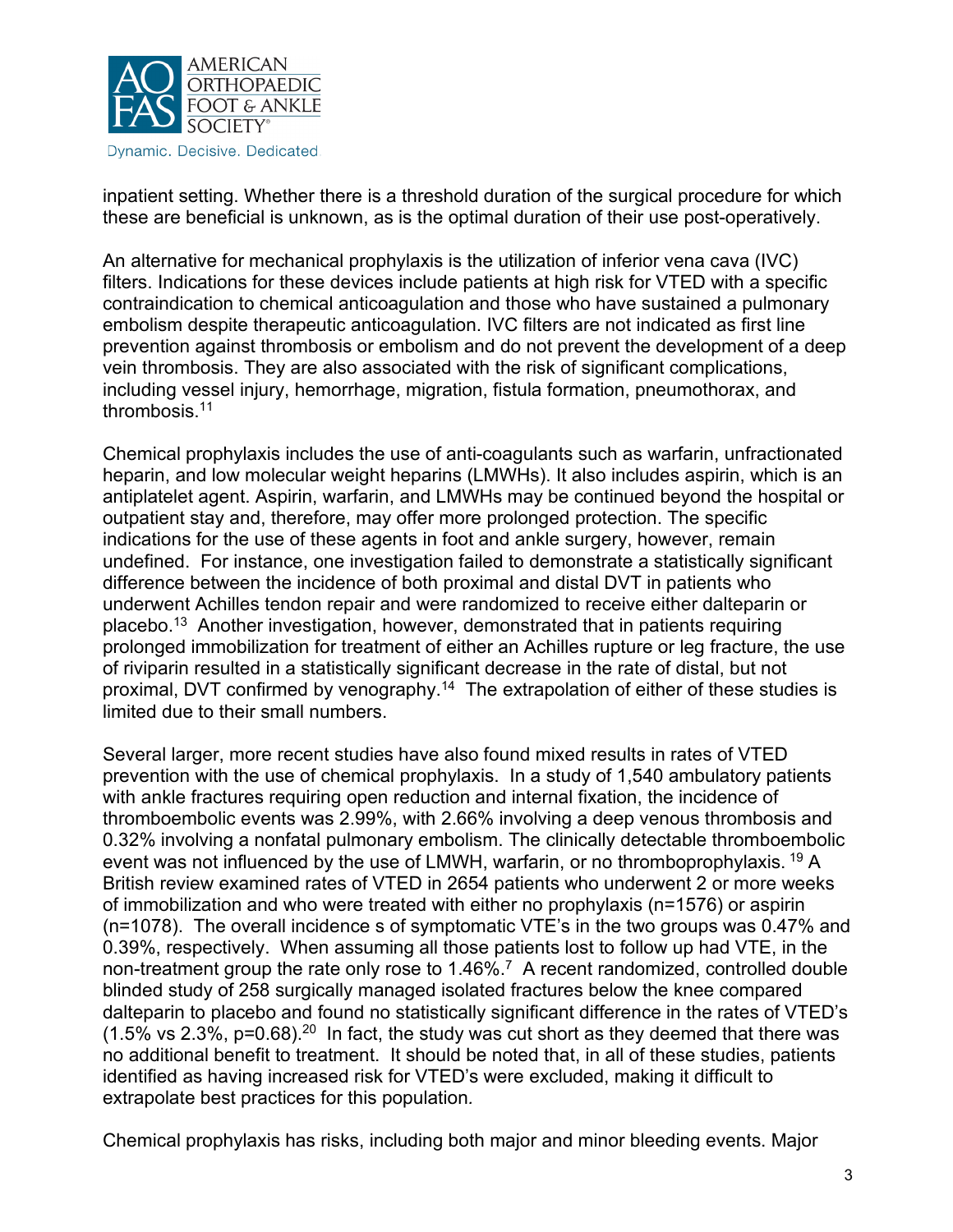

Dynamic. Decisive. Dedicated.

bleeding events, defined as those that require transfusion, can result in significant morbidity and even be life threatening. These include intra-ocular and intra-cranial bleeds, major bleeds at the surgical site and bleeding in the gastrointestinal tract. Minor bleeds do not require transfusion but can still result in substantial morbidity for the patient. Chemical anti-coagulation may also result in increased wound drainage and peri-incisional hematoma, which can contribute to longer hospital stays and increased risk of surgical site infection. Finally, heparin based chemoprophylaxis carries the specific risk of heparin induced thrombocytopenia (HIT), a potentially fatal side effect characterized by abnormal platelet activation. Patients with HIT may develop DVT, PE, leg ischemia, bleeding, stroke, and myocardial infarction. HIT has been reported to occur more frequently following orthopedic surgery compared to other types of surgery.4,15

### **Conclusion**

The exact risk of VTED in patients undergoing foot and ankle surgery remains unclear due to the wide variation in injuries, treatments and rehabilitation protocols. There is currently insufficient data to make broad recommendations for or against the use of routine VTED prophylaxis in patients undergoing foot and ankle surgery.

We can recommend that a comprehensive assessment of risk factors should be performed to aid in the decision making process. If sufficient risk factors are present, VTED prophylaxis through mechanical and/or chemical interventions should be considered and weighed against the potential risks of prophylaxis. Exactly what constitutes sufficient risk, however, remains undetermined, especially in those patients without a strong risk factor.

The AOFAS recognizes that further research in this field is necessary and strongly encourages future investigations into VTED in patients undergoing treatment for foot and ankle conditions.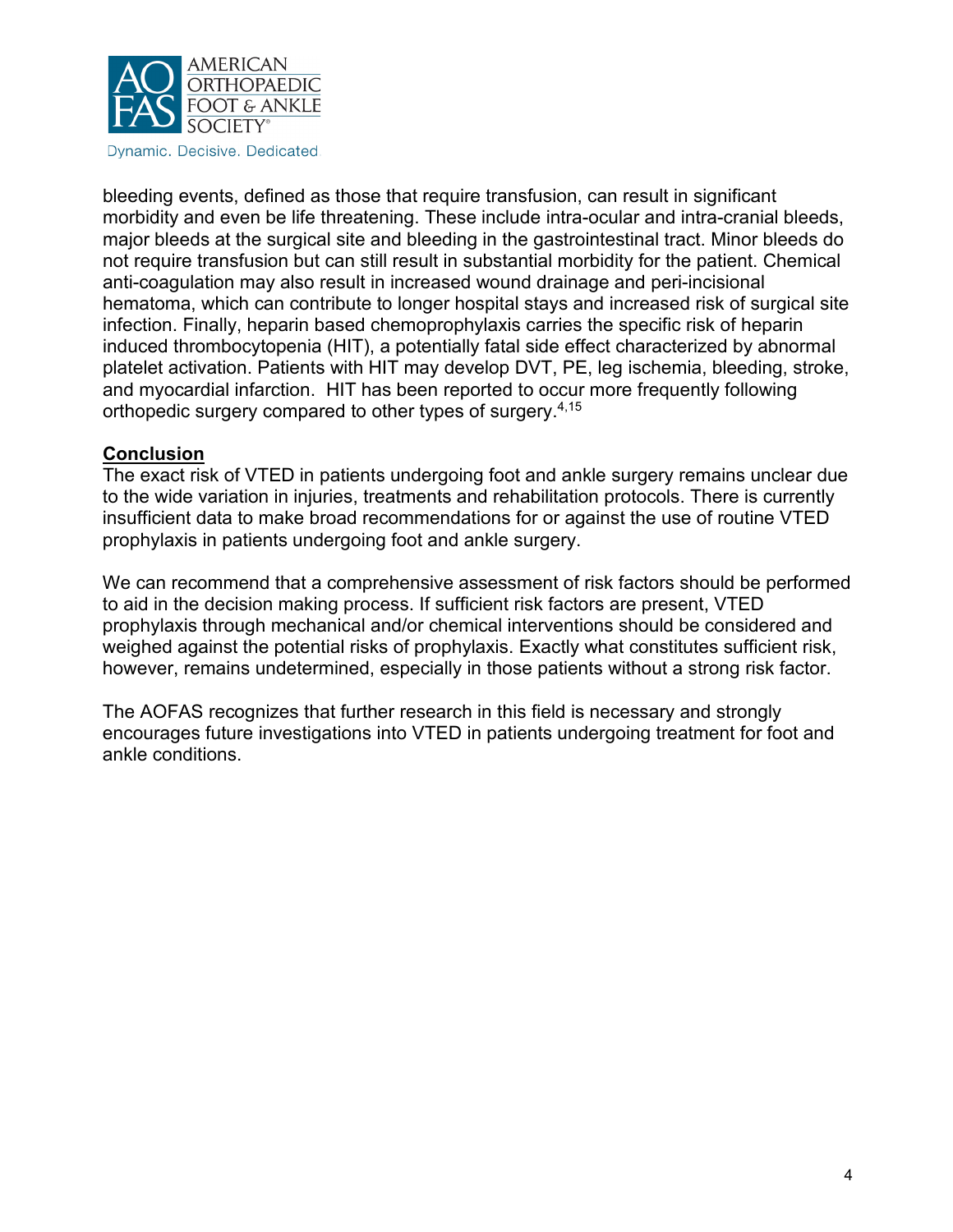

# **Definitions**

*Venous thromboembolic disease (VTED).* A clinical spectrum of pathologic clotting that encompasses both deep venous thrombosis and pulmonary embolism (see below).

*Deep venous thrombosis (DVT).* The formation of a blood clot, or thrombus, in one of the deep veins of the body.

*Pulmonary embolism.* A pulmonary embolism is a sudden blockage of one or more of the arteries in your lung by a blood clot that has travelled from another body part (e.g. the leg).

*Mechanical prophylaxis.* The use of external, physical devices to prevent the occurrence of VTED. These include elastic compression stockings worn on the legs and also sequential compression pumps that cause the blood to continue flowing through the veins of the leg.

*Chemical prophylaxis.* The use of pharmacologic agents to prevent the occurrence of VTED. These include medications taken by mouth (e.g. aspirin and warfarin) and those administered by an injection (enoxaparin).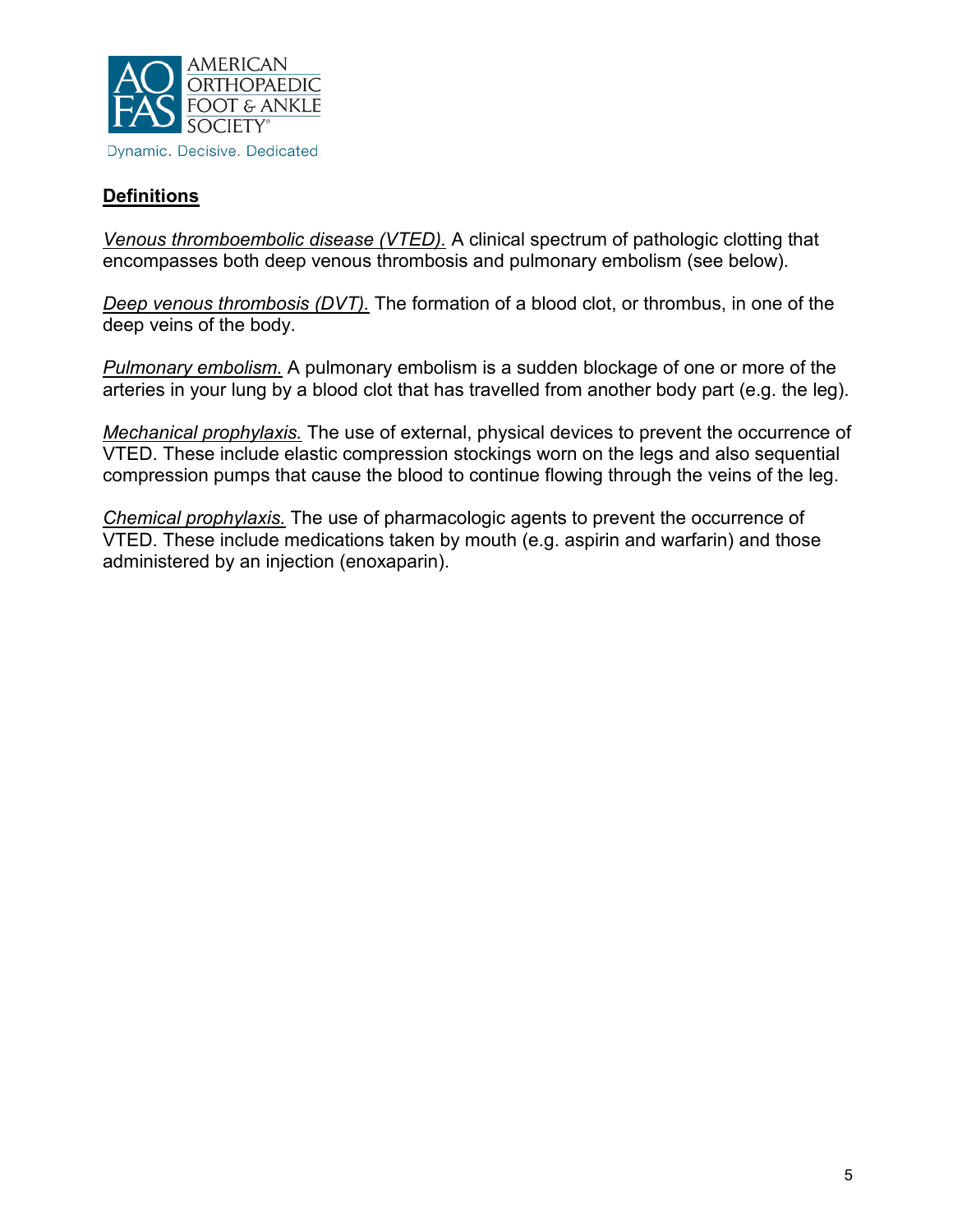

### **References**

- 1. Amaragiri SV and Lees TA. Elastic compression stockings for prevention of deep vein thrombosis. Cochrane Database Syst Rev. 3: CD001484, 2000.
- 2. Caprini JA. Thrombosis risk assessment as a guide to quality patient care. Dis Mon. 51: 70- 78, 2005.
- 3. Falck-Ytter Y, et al. Prevention of VTE in orthopedic surgery patients: Antithrombotic Therapy and Prevention of Thrombosis, 9th ed: American College of Chest Physicians Evidence-Based Clinical Practice Guidelines. Chest. 141(2 Suppl):e278S-325S, 2012.
- 4. Girolami B and Girolami I. Heparin-induced thrombocytopenia: a review. Semin.Thromb. Hemost. 32: 803-809, 2006.
- 5. Goel DP, et al. Prophylaxis of deep-vein thrombosis in fractures below the knee. J Bone Joint Surg Br. 91(3) 388-394, 2009.
- 6. Grady-Benson JC, et al. Routine postoperative duplex ultrasonography screening and monitoring for the detection of deep vein thrombosis. A survey of 110 total hip arthroplasties. Clin Orthop Relat Res. 307: 130-141, 1994.
- 7. Griffiths, JT. Incidence of venous thromboembolism in elective foot and ankle surgery with and without aspirin prophylaxis. JBJSBr 94(B) 210-214. 2012
- 8. Haas SB, et al. Venous thromboembolic disease after total hip and knee arthroplasty. J Bone Joint Surg Am. 90: 2764-2780, 2008.
- 9. Heyes, GJ. The incidence of deep vein thrombosis and pulmonary embolism following cast immobilization and early functional bracing of tendo Achilles rupture without thromboprophylaxis. Eur JTrauma Emerg Surg. 42; 273-276, 2015
- 10. Jameson SS, et al. Venous thromboembolic events following foot and ankle surgery in the English national Health Service. J Bone Joint Surg Br. 93: 490-497, 2011.
- 11. Kinney TB. Update on inferior vena cava filters. J Vasc Interv Radiol. 14(4):425-40, 2003.
- 12. Kock HJ. Thromboprophylaxis with low molecular weight heparin in outpatients with plaster-cast immobilization of the leg. Lancet. 346; 459-61. 1995
- 13. Lapidus LJ, et al. Prolonged thromboprophylaxis with Dalteparin during immobilization after ankle fracture surgery. Acta Orthopaedica. 78(4): 528-535, 2007.